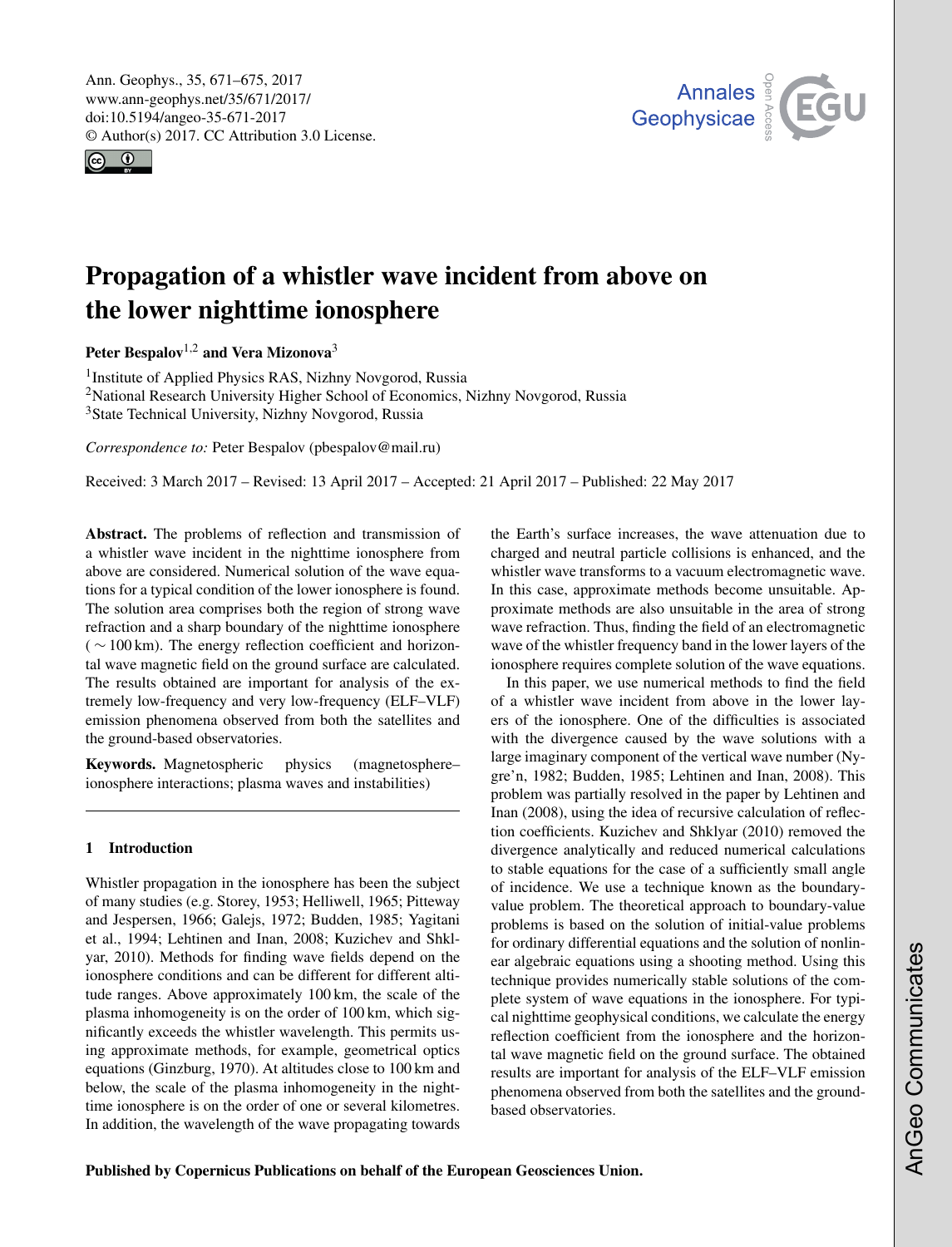#### 2 Problem formulation and basic equations

We consider an incident of a whistler wave with frequency  $\omega$  and wave vector k from above on the surface  $z = z_*$ . We suppose that the ambient magnetic field  $\boldsymbol{B}$  belongs to the plane yz and is inclined at angle  $\vartheta$  to the z axis; the coordinate  $z = 0$  corresponds to the ground surface, the plasma density depends on the vertical coordinate z, and for  $z > z_*$ the plasma is close to homogeneous. The ionosphere can be considered as a stratified anisotropic cool plasma with the permittivity tensor (Shafranov, 1967)

$$
\hat{\boldsymbol{\varepsilon}} = \begin{pmatrix}\n\varepsilon & -ig\cos\vartheta & ig\sin\vartheta \\
ig\cos\vartheta & \varepsilon\cos^2\vartheta + \eta\sin^2\vartheta & (\eta - \varepsilon)\sin\vartheta\cos\vartheta \\
-ig\sin\vartheta & (\eta - \varepsilon)\sin\vartheta\cos\vartheta & \varepsilon\sin^2\vartheta + \eta\cos^2\vartheta\n\end{pmatrix}.
$$
 (1)

Here

$$
\varepsilon = 1 - \frac{\omega_{p_e}^2(\omega + i\nu_e)}{\omega((\omega + i\nu_e)^2 - \omega_{B_e}^2)} - \frac{\omega_{p_i}^2(\omega + i\nu_i)}{\omega((\omega + i\nu_i)^2 - \omega_{B_i}^2)},
$$
  
\n
$$
\eta = 1 - \frac{\omega_{p_e}^2}{\omega(\omega + i\nu_e)} - \frac{\omega_{p_i}^2}{\omega(\omega + i\nu_i)},
$$
  
\n
$$
g = -\frac{\omega_{p_e}^2\omega_{B_e}}{\omega((\omega + i\nu_e)^2 - \omega_{B_e}^2)} + \frac{\omega_{p_i}^2\omega_{B_i}}{\omega((\omega + i\nu_i)^2 - \omega_{B_i}^2)},
$$
\n(2)

where  $\omega_{p_e}^2 = 4\pi e^2 n(z)/m_e$  is the square of the electron plasma frequency,  $\omega_{pi}^2 = 4\pi Z^2 e^2 n(z)/m_i$  is the square of the ion plasma frequency,  $Z$  is the dominant ion charge number,  $v_{e,i}$  are the electron-neutral and the ion-neutral collision frequencies,  $\omega_{B_e} = |e| B/m_e c$  and  $\omega_{B_i} = |Z_e| B/m_i c$  are the values of the electron and ion gyrofrequencies, and  $m_{e,i}$  are the electron and ion masses. Using the Maxwell equations

$$
rotH = -i\frac{\omega}{c}\hat{\boldsymbol{\varepsilon}}E, \quad rotE = i\frac{\omega}{c}H\tag{3}
$$

after substituting the wave electric and magnetic fields as  $\mathbf{E}(z) \exp i (k_x x + k_y y - \omega t)$ and  $H(z)$  exp i  $(k_x x + k_y y - \omega t)$ , we find the following system for the transversal components  $E_x$ ,  $E_y$ ,  $H_x$ ,  $H_y$ :

$$
\frac{\mathrm{d}F}{\mathrm{d}z} = \hat{\mathbf{M}}F.\tag{4}
$$

Here is a four-component vector column

$$
F = \begin{pmatrix} E_x \\ E_y \\ (\omega/c) H_x \\ (\omega/c) H_y \end{pmatrix}.
$$
 (5)

Vertical components of the wave electric and magnetic fields  $E_z$ ,  $H_z$  in accordance with Eq. (3) are expressed by means of the relationships

$$
E_z = \cot \vartheta E_y + (i/g \sin \vartheta) \left( \varepsilon E_x + (c/\omega) (k_x H_y - k_y H_x) \right),
$$
  
\n
$$
H_z = (c/\omega) (k_x E_y - k_y E_x).
$$

The elements of matrix  $\hat{\mathbf{M}}$  depend on the coordinate z and are equal to

$$
m_{11} = -m_{44} = -k_x (g/\varepsilon_{zz}) \sin \vartheta, \nm_{12} = -m_{34} = -ik_x ((\eta - \varepsilon)/\varepsilon_{zz}) \sin \vartheta \cos \vartheta, \nm_{13} = -m_{24} = -i (k_x k_y c^2/\omega^2 \varepsilon_{zz}), \nm_{14} = -i - (k_x / k_y) m_{13}, \nm_{21} = m_{43} = (k_y / k_x) m_{11}, m_{22} = m_{33} = (k_y / k_x) m_{12}, \nm_{23} = i + (k_y / k_x) m_{13}, \nm_{31} = ik_x k_y - (\omega^2 g \eta/c^2 \varepsilon_{zz}) \cos \vartheta, \nm_{32} = -ik_x^2 + i (\omega^2 \varepsilon \eta/c^2 \varepsilon_{zz}), \nm_{41} = ik_y^2 - i (\omega^2 \varepsilon/c^2) + i (\omega^2 g^2/c^2 \varepsilon_{zz}) \sin^2 \vartheta, \nm_{42} = m_{31} - 2ik_x k_y,
$$
\n(6)

where  $\varepsilon_{zz} = \varepsilon \sin^2 \theta + \eta \cos^2 \theta$ .

To find the wave field, the solution for the system of Eqs. (4)–(6) must satisfy four boundary conditions. Assuming the ground surface  $z = 0$  to be perfectly conductive, we can write two of them:

$$
E_x(z=0) = 0, \quad E_y(z=0) = 0.
$$
 (7)

To determine two other conditions, we express the field vector F at the upper boundary  $z = z_*$  as the sum of four wave solutions corresponding to four local roots  $\kappa_i \equiv k_{zi}$  of the dispersion relation  $F = \sum^4$  $\sum_{j=1}^{4} f_j \exp \left( \int_{z_0}^{z}$  $\int\limits_{z_*}^{z} i\kappa_j \mathrm{d}z'$ ,  $\hat{\mathbf{M}} \mathbf{f}_j =$  $i\kappa_j f_j$ . In this case,

$$
F = \hat{\mathbf{P}}A. \tag{8}
$$

Here,  $A_j = A_{0j} \exp \left( \int \frac{z^2}{2} \right)$  $\int\limits_{z^*}^{z} i\kappa_j \mathrm{d}z'$ shows the amplitudes of the waves ( $j = 1-4$ ) at the upper boundary  $z = z_*$ ,  $i\kappa_j$  are the eigenvalues of the matrix  $\hat{M}$ , and the polarization matrix  $\hat{\mathbf{P}}$  is formed by normalized eigenvectors of the matrix  $\hat{\mathbf{M}}$ :  $P_{qj} = (1/\alpha_j) f_{qj}$ , where  $\alpha_j^2 = \sum_{j=1}^{4}$  $q=1$  $|f_{qj}|$ 2 . We assume that the first root corresponds to the incident wave (propagating oppositely to the z axis), the second root corresponds to the reflected wave (propagating in the direction of the z axis), and the third and fourth roots correspond to the exponentially increasing and exponentially decreasing waves in the z-axis direction. Then, two other boundary conditions can be written as

$$
A_1(z = z_*) = 1, \quad A_3(z = z_*) = 0,\tag{9}
$$

where  $A = \hat{\mathbf{P}}^{-1}F$ . The first condition (Eq. 9) determines the field of the incident wave, and the second condition (Eq. 9) excludes the exponentially increasing wave solution in the region  $z > z_*$ .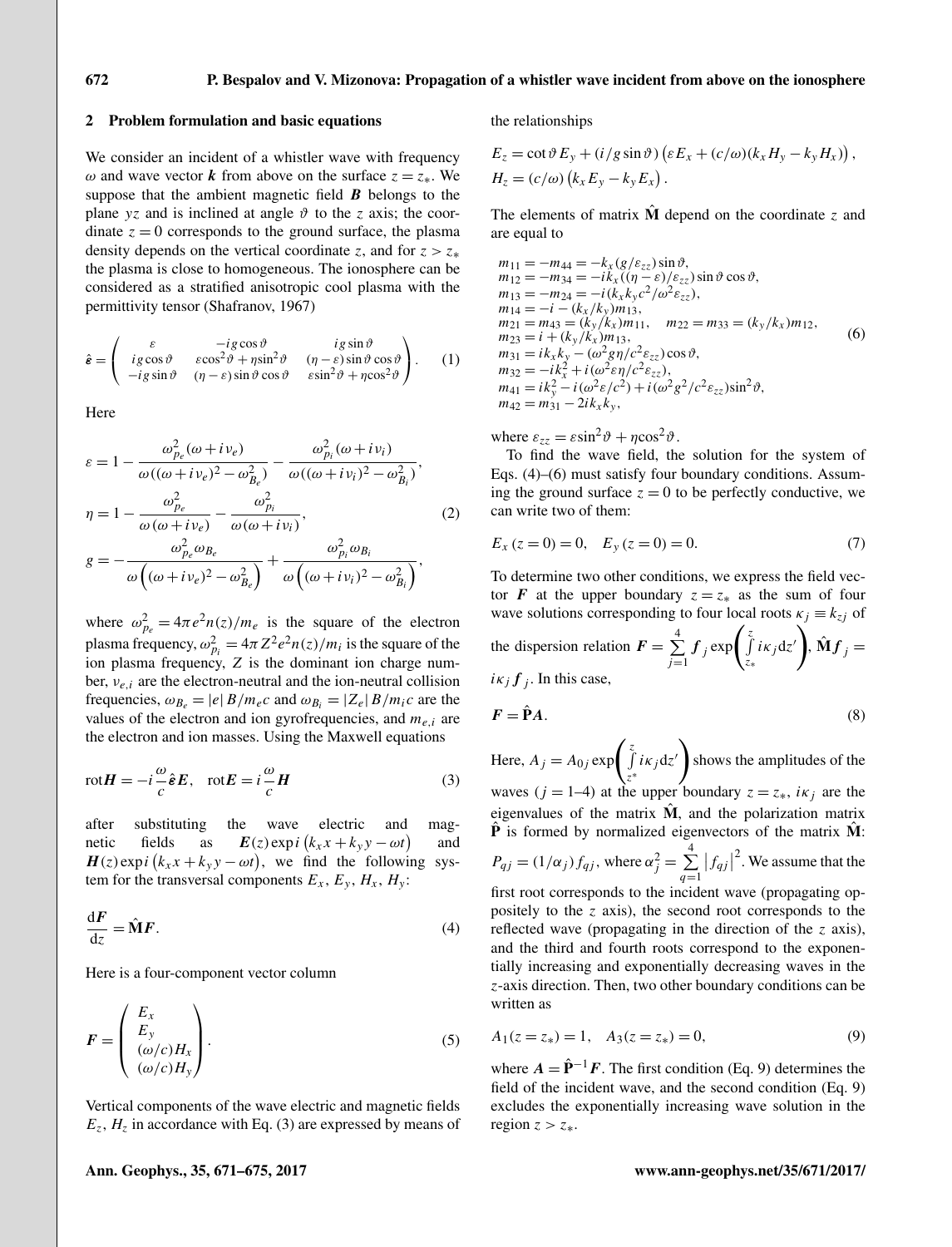

Figure 1. The plasma density (solid), the electron-neutral collision frequency (dashed), and the ion-neutral (dotted) collision frequency under conditions of the nighttime ionosphere.

Solving the system (Eqs. 4–6) in the range  $0 \le z \le z_*$ , we can obtain altitude dependencies of the wave electric and magnetic fields and the energy reflection coefficient from the boundary  $z = z_*$ 

$$
R = \frac{|S_{z2}|}{|S_{z1}|} = \frac{|A_2|^2}{|A_1|^2} \frac{|P_{12}P_{42}^* - P_{22}P_{32}^*|}{|P_{11}P_{41}^* - P_{21}P_{31}^*|} \Big|_{z=z_*},
$$
(10)

where  $S_{z1,2}$  are the vertical components of the Poynting vector of the wave incident on the boundary  $z = z_*$  and reflected from this boundary, respectively.

## 3 Typical calculation results

We now present results of numerical solution of the system (Eqs. 4–6) with boundary conditions (Eqs. 7 and 9) under conditions typical of the lower nighttime ionosphere. As the basis we use the altitude dependencies of plasma density and the electron-neutral and ion-neutral collision frequencies sketched in Fig. 1. The dependencies of plasma density are taken from International Reference Ionosphere 2007 (Bilitza and Reinisch, 2008) and correspond to 67◦ N, 26◦ E;  $\vartheta = 168^{\circ}$ ; 1 January 2017; and 00:30 h LT.

To obtain the solution of system (Eqs. 4–6) in the region  $0 \le z \le z^*$  with boundary conditions (Eqs. 7 and 9), we use a numerical method known as the two-point boundary-value problem for ordinary differential equations. For each frequency range, we choose the value  $z_*$  such that for  $z_* \leq z$ , it satisfies the inequalities

$$
\left|\Delta z Re(\kappa_{1,2})\right| \gg 1, \quad \left|\Delta z Im(\kappa_{3,4})\right| \gg 1,\tag{11}
$$

where  $\Delta z$  is the special scale of plasma inhomogeneity. Thus, the solution area covers a region that requires complete solu-



Figure 2. The energy reflection coefficient  $R$  and the normalized amplitude of the horizontal magnetic field of the wave on the ground surface h: (a)  $k_x = k_y = 0$ ,  $z_* = 125$  km; (b)  $k_x = 0.02$  km<sup>-1</sup>,  $k_y =$  $-0.02 \text{ km}^{-1}$ ,  $z_* = 125 \text{ km}$ ; and (c)  $k_x = 0 \text{ km}^{-1}$ ,  $k_y = 0.3 \text{ km}^{-1}$ ,  $z_* = 220$  km.

tion of the wave equations. Above boundary  $z = z_*$  the geometrical optics equations (Ginzburg, 1970) can be useful.

Frequency and angular dependencies of the energy reflection coefficient  $R$  and the normalized amplitude of the horizontal magnetic field  $h$  of the wave on the ground surface are shown in Fig. 2. The horizontal wave magnetic field is usually measured on the ground surface, and the wave electric field is usually measured onboard the satellites above the ionosphere. Thus, the amplitude of the horizontal wave magnetic field on the ground surface is normalized by the electric field amplitude of the incident wave

$$
h = \left( \frac{(|H_x|^2 + |H_y|^2)|_{z=0}}{(|E_{ix}|^2 + |E_{iy}|^2 + |E_{iz}|^2)|_{z=z_*}} \right)^{1/2}.
$$
 (12)

The results shown in Fig. 2 are obtained for the frequency ELF–VLF emission band 1–6 kHz for different transversal wave vector components  $k_x$  and  $k_y$ . The plots in Fig. 3 are obtained for the frequency  $f = 3.5$  kHz for different incident angles  $\alpha_x$  and  $\alpha_y$ . Here  $\alpha_x = \arctan(k_x / k_{zi})$ ,  $\alpha_y =$  $arctan(k_y / k_{zi})$ , and  $k_{zi}$  is the z component of the incident wave vector at the altitude  $z_* = 180$  km. Note that R and h are even functions of angle  $\alpha_x$  for the fixed angle  $\alpha_y$ . The dominant wave polarization near the ground surface is righthand polarized (typical for whistler waves).

## 4 Discussion

We consider the problem of numerical solutions of a complete system of wave equations in the lower layers of the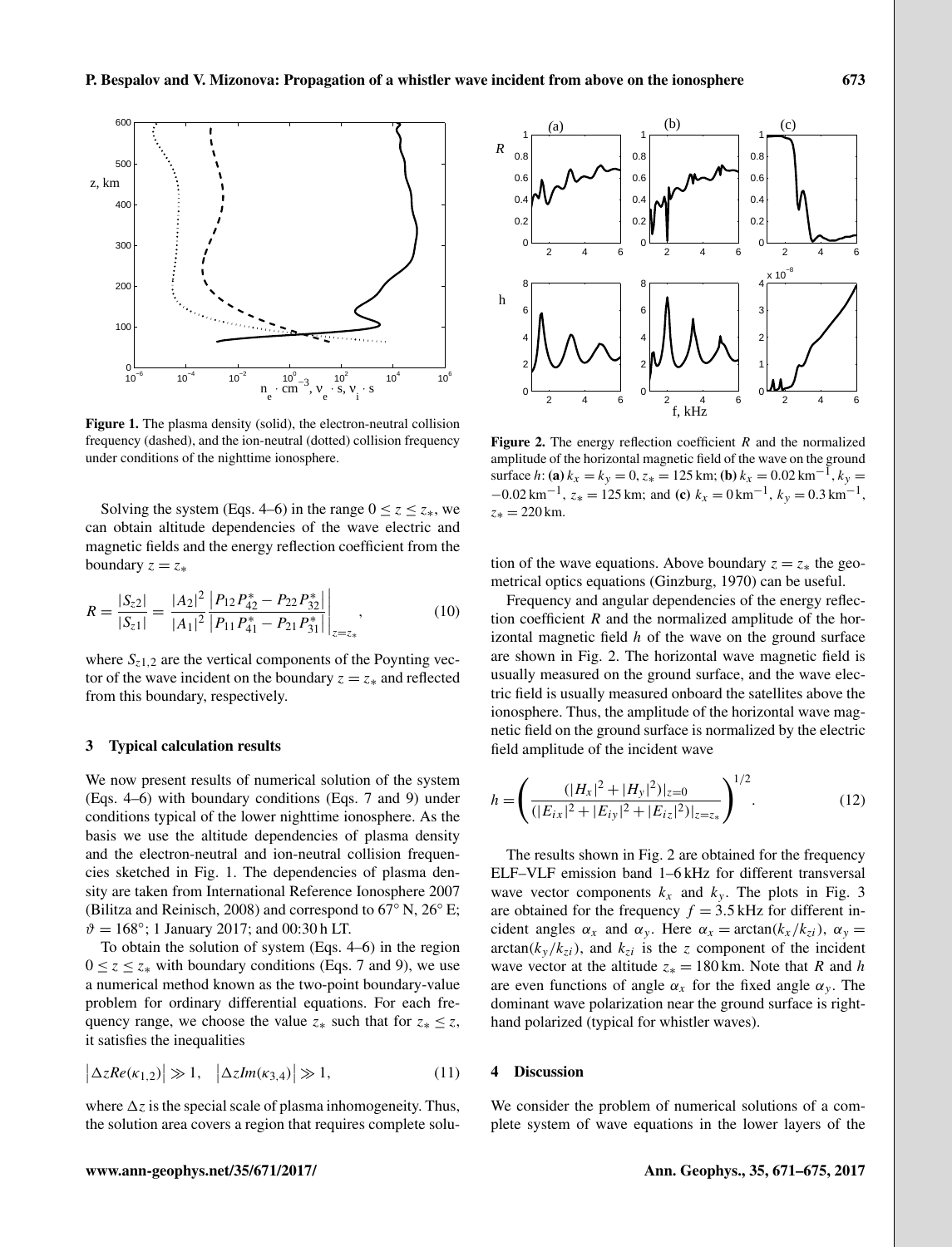

**Figure 3.** The energy reflection coefficient  $R$  and the normalized amplitude of the horizontal magnetic field of the wave on the ground surface h as functions of  $\alpha_x$ : (a)  $\alpha_y = 0$ , (b)  $\alpha_y = 17^\circ$ , and (c)  $\alpha_y =$ 34◦ .

nighttime ionosphere. To solve the system (Eqs. 4–6) with boundary conditions (Eqs. 7 and 9) at the altitudes  $0 \le z \le$ z∗, we use a numerical method known as the boundary-value problem for ordinary differential equations. This method was examined by comparing the numerical and analytical results obtained in the previous paper by Bespalov and Mizonova (2004) for the case of a vertically propagating wave. The altitude  $z_*$  was chosen for each frequency band and each value of the transverse wave vector, satisfying inequalities (11) and ranging from 125 to 220 km. With the choice of the upper boundary  $z = z_*$  the solution area covers a region that requires complete solution of the wave equations.

For typical conditions of the nighttime ionosphere, we find the energy reflection coefficient  $R$  and the normalized amplitude of the horizontal magnetic field of the wave on the ground surface h for the whistler wave incident from above. It can be seen in Figs. 2 and 3 that the value of  $R$  and the amplitude of the wave magnetic field on the ground surface are sensitive enough to the wave parameters. For some frequencies, the value of  $R$  has local maxima, which are especially notable in the case of a small angle of incidence. Possibly, the peaks of the function  $R$  are caused by the resonance in the waveguide between the ground and the ionosphere. For example, in the case of normal and close-to-normal incidence of the wave, the function  $R$  has local maxima at the frequencies  $f = 1.6$ , 3.2, and 4.9 kHz. These values correspond to the wavelengths in vacuums of 190, 94, and 61 km. At the same time, the altitude where electron plasma frequency becomes equal to the wave frequency is on the order of 90– 95 km. Note that similar regularities are typical for the optical Fabry–Pérot resonator. We mention that this effect can appear if the wave can reach the ground surface. Taking into account the large value of the plasma refractive index above 100 km, this is possible only if the angle of wave incidence on the ionosphere from above is small enough  $(k<sub>1</sub>c/\omega \le 1)$ .

Comparing the plots in Figs. 2 and 3 for different angles of wave incidence, we can show that the order of magnitude of  $R$  is quite dependent on the area of strong wave refraction (that is the area below which the wave does not propagate). Indeed, if the transverse wave vector  $k_{\perp}$  is less than the ratio  $\omega/c$ , then the parameter R ranges from 0.4 to 0.8 (see Figs. 2a, b and 3a, b). If the transverse wave vector  $k_{\perp}$ slightly exceeds the ratio  $\omega/c$ , then the wave reflects in the regions of strong attenuation ( $z \sim 90-110$  km), and the value R ranges from 0.02 to 0.4 (see Figs. 2c and 3 for the angles  $\alpha_x$  < 50°). If the wave vector significantly exceeds the ratio  $\omega/c$ , then the wave reflects upwards in the region of strong wave attenuation, and the value of  $R$  is close to unity (see Figs. 2c and 3 for the angles  $\alpha_x > 50^\circ$ ).

The obtained results agree with the experimental data: good conditions for passage of the magnetospheric VLF emissions through the ionosphere exist for a low level of magnetic perturbation at the winter solar solstice (Manninen et al., 2014).

#### 5 Conclusions

The problem of reflection and transmission of whistler waves from above in the low nighttime ionosphere has been considered. The solution of the wave equations for a horizontally stratified ionospheric plasma has been found by a numerical method known as the boundary-value problem. The area of the solution comprises a sharp boundary of the nighttime ionosphere (∼ 100 km) and the area of strong wave refraction and damping, which ranges from 125 to 220 km for different frequency bands and different transverse wave vectors. Frequency and incidence angle dependencies of the energy reflection coefficient  $R$  and the normalized amplitude of the horizontal magnetic field of the wave on the ground surface h have been calculated and analysed.

The value of  $R$  is fairly dependent on the altitude of the wave reflection and can vary at the different angles of incidence from 1/1000 to unity. In the cases of normal and closeto-normal wave incidence, the value  $R$  has peaks, which correlate with peaks of the magnetic field on the ground surface. These peaks correspond to the resonance conditions in the waveguide between the ground surface and the sharp boundary of the low ionosphere.

The normalized amplitude of the horizontal magnetic field of the wave on the ground surface  $h$  can be almost 1 order of magnitude greater than the electric field amplitude of the wave, which is incident from above on the lower nighttime ionosphere. This situation occurs at relatively small angles of incidence for the resonance waveguide frequencies. The electromagnetic wave near the ground surface is predomi-